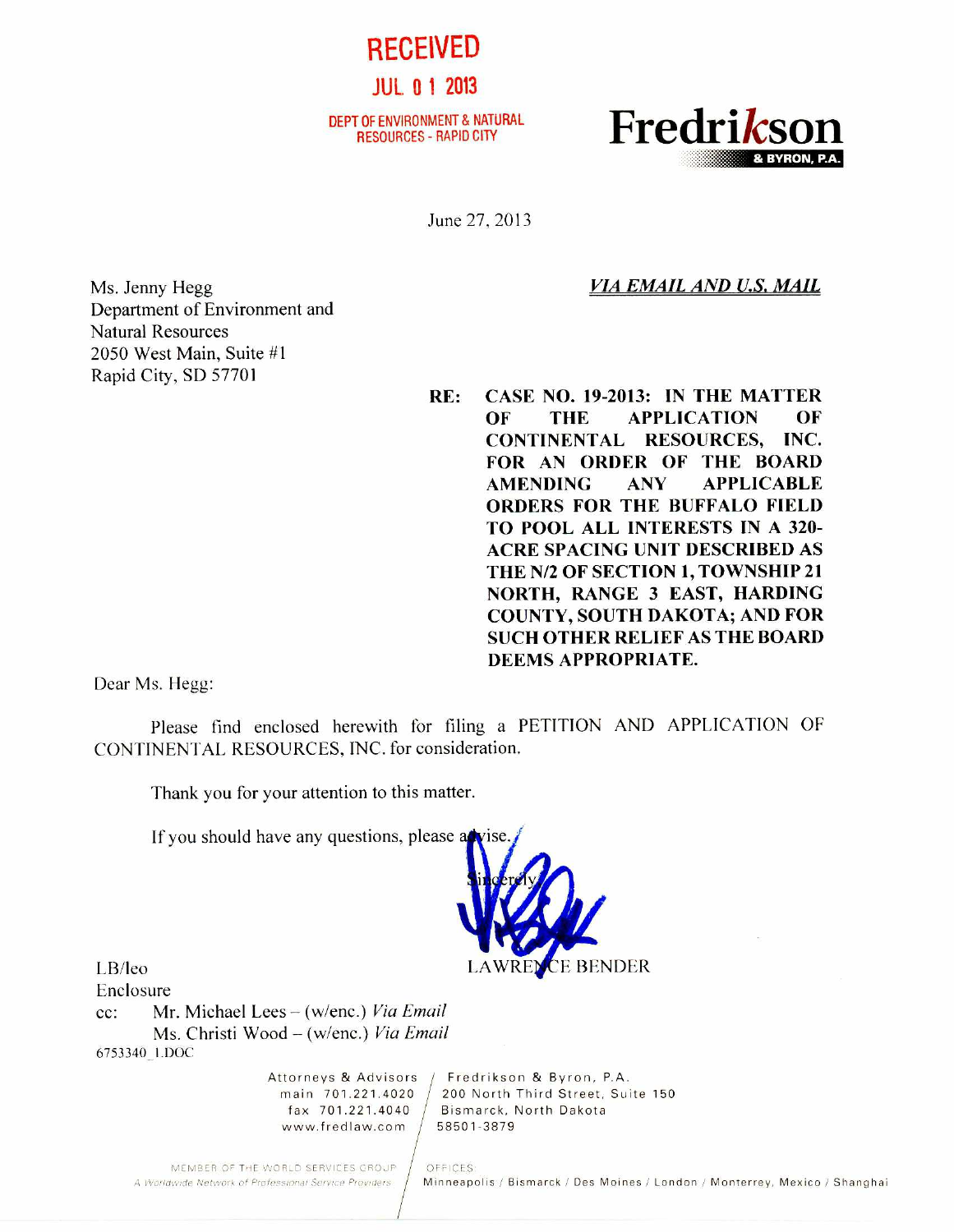**RECEIVED** 

**JUL 0 1 2013** 

#### **STATE OF SOUTH DAKOTA**

DEPT OF ENVIRONMENT & NATURAL RESOURCES - RAPID CITY

# **DEPARTMENT OF ENVIRONMENT AND NATURAL RESOURCES**

# **BOARD OF MINERALS AND ENVIRONMENT**

**CASE NO. 19-2013** 

**IN THE MATTER OF THE APPLICATION OF CONTINENTAL RESOURCES, INC. FOR AN ORDER OF THE BOARD AMENDING ANY APPLICABLE ORDERS FOR THE BUFFALO FIELD TO POOL ALL INTERESTS IN A 320- ACRE SPACING UNIT DESCRIBED AS THE N/2 OF SECTION 1, TOWNSHIP 21 NORTH, RANGE 3 EAST, HARDING COUNTY, SOUTH DAKOTA; AND FOR SUCH OTHER RELIEF AS THE BOARD DEEMS APPROPRIATE.** 

### **PETITION AND APPLICATION OF CONTINENTAL RESOURCES, INC.**

Continental Resources, Inc. ("Continental") and for its petition and application to the

Department of Environment and Natural Resources, Board of Minerals and Environment (the

"Board"), states and alleges as follows:

1.

Continental is the owner of an interest in the oil and gas leasehold estate underlying all or

portions of the following described lands in Harding County, South Dakota:

Township 21 North, Range 3 East Section 21: N/2

(the "Subject Lands")

2.

In Order No. 2-1978, the Board established the Subject Lands as a 320-acre spacing unit in the Buffalo field.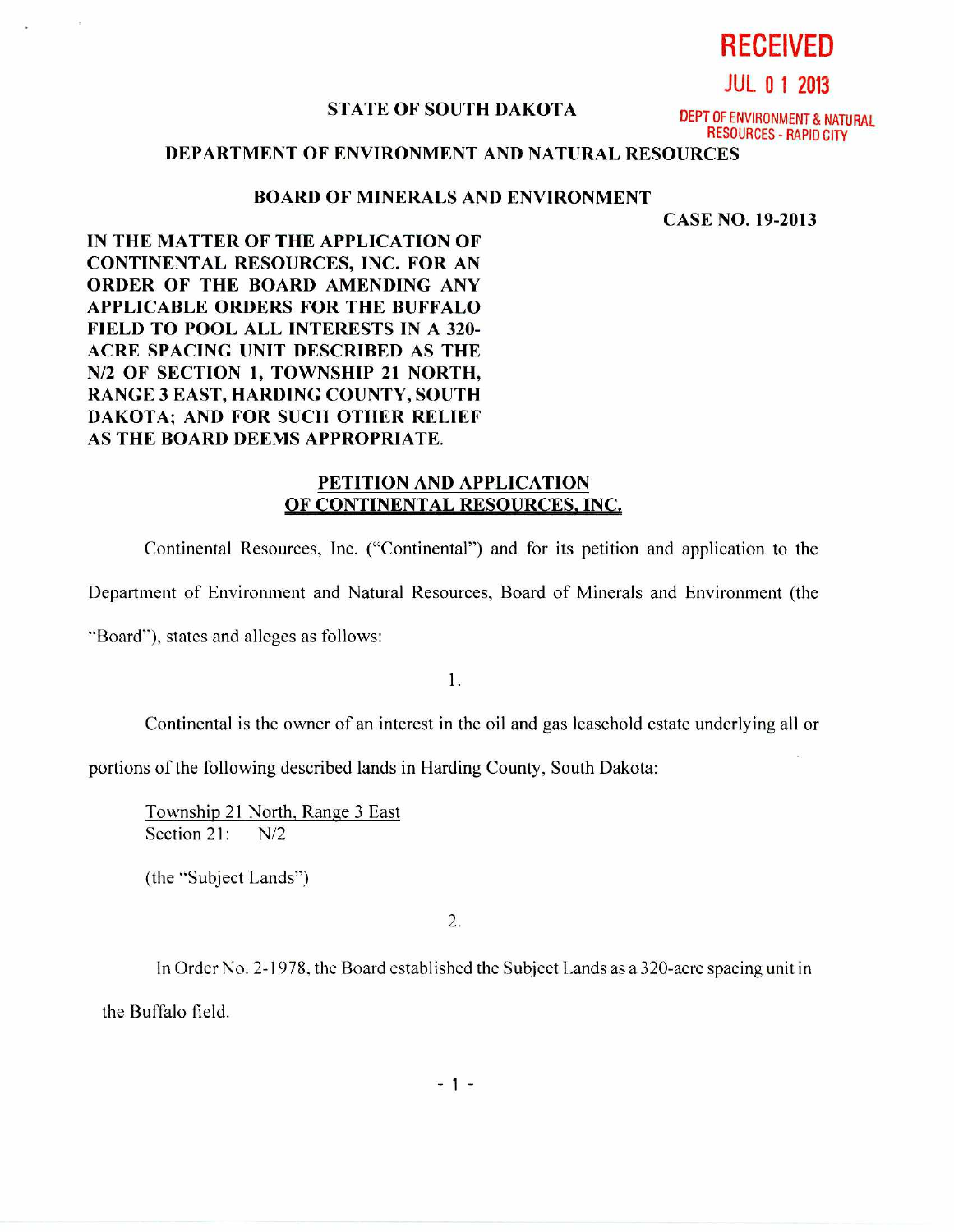In Order No. 11-2013, the Department of Environment and Natural Resources granted Continental the authority to drill the Haise 41-1H well on a 320-acre spacing unit which was not previously spaced for horizontal drilling.

4.

That the Board issued a permit to drill the Haise Federal 41-1H well as a horizontal well on the Subject Lands.

5.

That Continental hereby requests the Board designate Continental as the operator of the Haise Federal 41-1H well within said spacing unit.

6.

That there are both separately owned tracts and separately owned interests in the spacing unit comprised of the Subject Lands.

7.

That a voluntary pooling of the Subject Lands has not been accomplished.

8.

That Section 45-9-31 of the South Dakota Codified Laws provides as follows:

**45-9-31. Order pooling all interests in spacing unit-- Application by interested person--Notice and hearing--Terms and conditions.** In the absence of voluntary pooling, the Board of Minerals and Environment or the secretary, as applicable, upon the application of any interested person, shall enter an order pooling all interests in the spacing unit for the development and operation of the spacing unit, and for the sharing of production from the spacing unit. Each such pooling order shall be made after notice and opportunity for hearing, and shall be upon terms and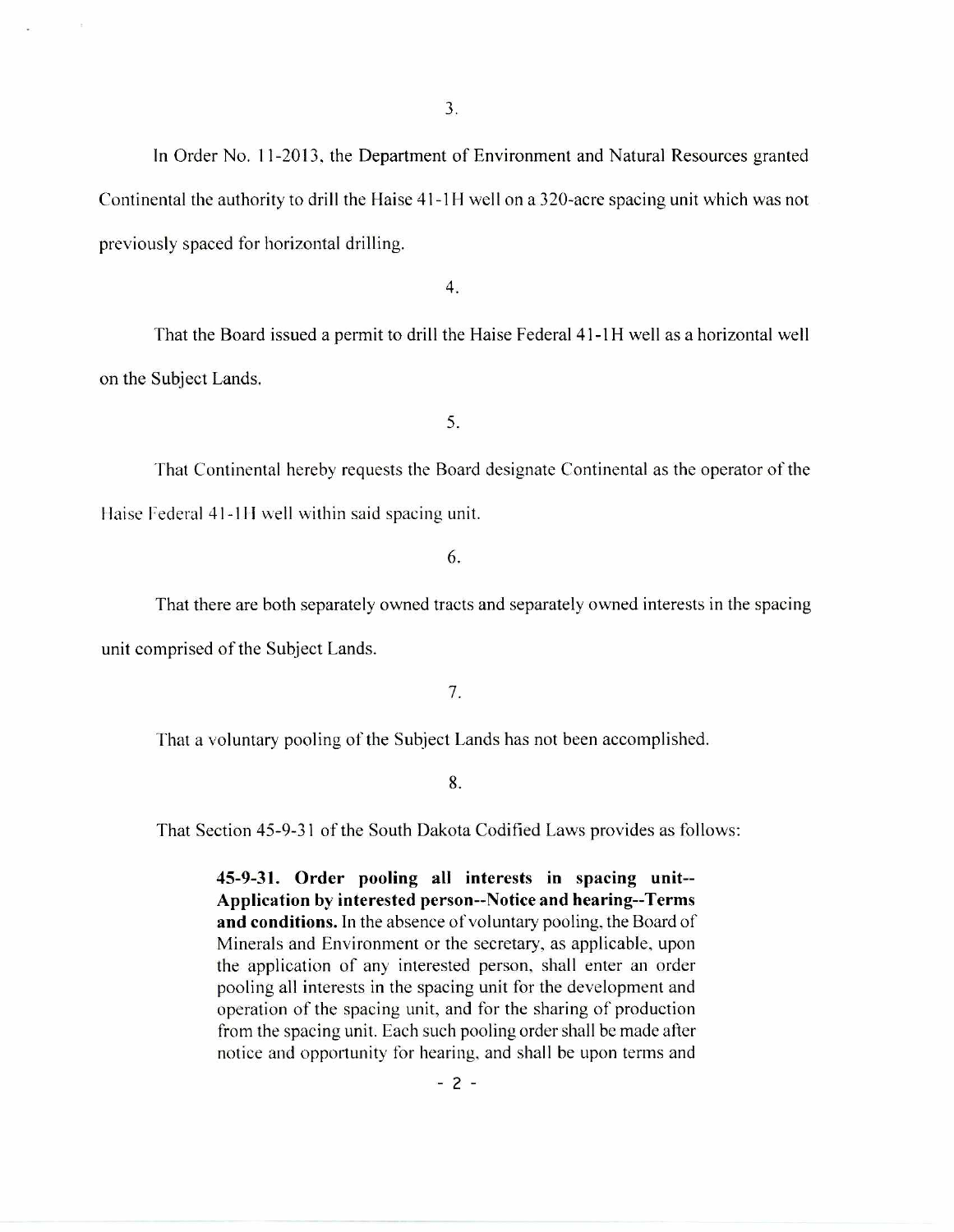conditions that are just and reasonable, and that afford to the owner of each tract or interest in the spacing unit the opportunity to recover or receive without unnecessary expense, his or her just and equitable share.

9.

That Section 45-9-32 of the South Dakota Codified Laws provides as follows:

**45-9-32. Order of Board of Minerals and Environment pooling all interests in spacing unit--Operation of well--Rights of owners to participate--Payment of expenses.** Each such pooling order shall authorize the drilling, equipping, and operation of a well on the spacing unit; shall provide who may drill and operate the well; shall prescribe the time and manner in which all the owners in the spacing unit may elect to participate therein; and shall make provision for payment by all those who elect to participate therein of the reasonable actual cost thereof, plus a reasonable charge for supervision and interest.

### 10.

Continental respectfully requests that the Board enter an order to pool all interests in a

320-acre spacing unit for the Buffalo Field described as the Subject Lands.

# **11.**

In Continental's opinion, pooling the Subject Lands will increase the ultimate recovery of

the pool, prevent waste, prevent the drilling of unnecessary wells and protect correlative rights.

WHEREFORE, Continental respectfully requests that notice of this matter be provided as

required by South Dakota laws and that thereafter the Board of Minerals and Environment enter its order granting the relief requested herein.